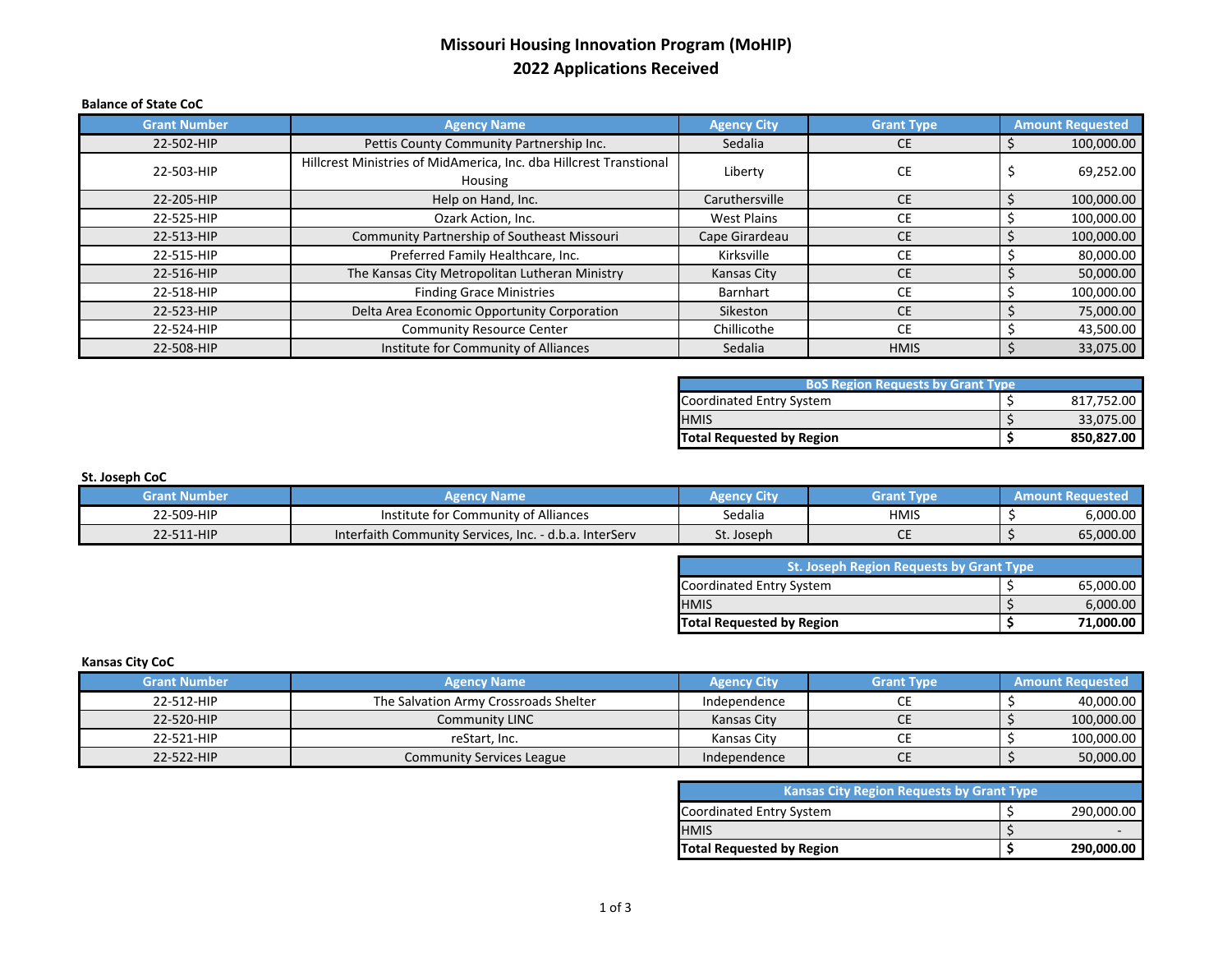## **Missouri Housing Innovation Program (MoHIP) 2022 Applications Received**

**Joplin CoC**

| <b>Grant Number</b> | <b>Agency Name</b>                              | <b>Agency City</b>               | <b>Grant Type</b>                           | <b>Amount Requested</b> |
|---------------------|-------------------------------------------------|----------------------------------|---------------------------------------------|-------------------------|
| 22-500-HIP          | Economic Security Corporation of Southwest Area | Joplin                           | <b>CE</b>                                   | 28,676.00               |
| 22-507-HIP          | Institute for Community of Alliances            | Sedalia                          | <b>HMIS</b>                                 | 13,230.00               |
|                     |                                                 |                                  |                                             |                         |
|                     |                                                 |                                  | <b>Joplin Region Requests by Grant Type</b> |                         |
|                     |                                                 | Coordinated Entry System         |                                             | 28,676.00               |
|                     |                                                 | <b>HMIS</b>                      |                                             | 13,230.00               |
|                     |                                                 | <b>Total Requested by Region</b> |                                             | 41,906.00               |

## **Springfield CoC**

| srant<br>t Numbe | .Name<br>.                                     | чень.       | Grant       | лно<br>nunt Ret<br>Amt |
|------------------|------------------------------------------------|-------------|-------------|------------------------|
| 22-501-HIP       | Community Partnership of the Q<br>Ozarks, Inc. | Springfield |             | 100.000.00             |
| 22-506-HIP       | Community of Alliances<br>Institute for C      | Sedalia     | <b>HMIS</b> | 10,420.00              |

| <b>Springfield Region Requests by Grant Type</b> |  |            |  |  |  |
|--------------------------------------------------|--|------------|--|--|--|
| Coordinated Entry System                         |  | 100,000.00 |  |  |  |
| <b>HMIS</b>                                      |  | 10,420.00  |  |  |  |
| <b>Total Requested by Region</b>                 |  | 110.420.00 |  |  |  |

**St. Charles CoC**

| <b>Grant Number</b> | <b>Agency Name</b>                      | <b>Agency City</b> | <b>Grant Type</b> | <b>Amount Requested</b> |
|---------------------|-----------------------------------------|--------------------|-------------------|-------------------------|
| 22-514-HIP          | Youth In Need                           | St. Charles        | ີ                 | 40,000.00               |
| 22-517-HIP          | <b>Community Council of St. Charles</b> | St. Peters         | ີ                 | 100,000.00              |
| 22-517-HIP          | <b>Community Council of St. Charles</b> | t. Peters          | <b>HMIS</b>       | 48.000.00               |

| <b>St. Charles Region Requests by Grant Type</b> |  |            |  |  |
|--------------------------------------------------|--|------------|--|--|
| Coordinated Entry System                         |  | 140,000.00 |  |  |
| <b>HMIS</b>                                      |  | 48,000.00  |  |  |
| <b>Total Requested by Region</b>                 |  | 188.000.00 |  |  |